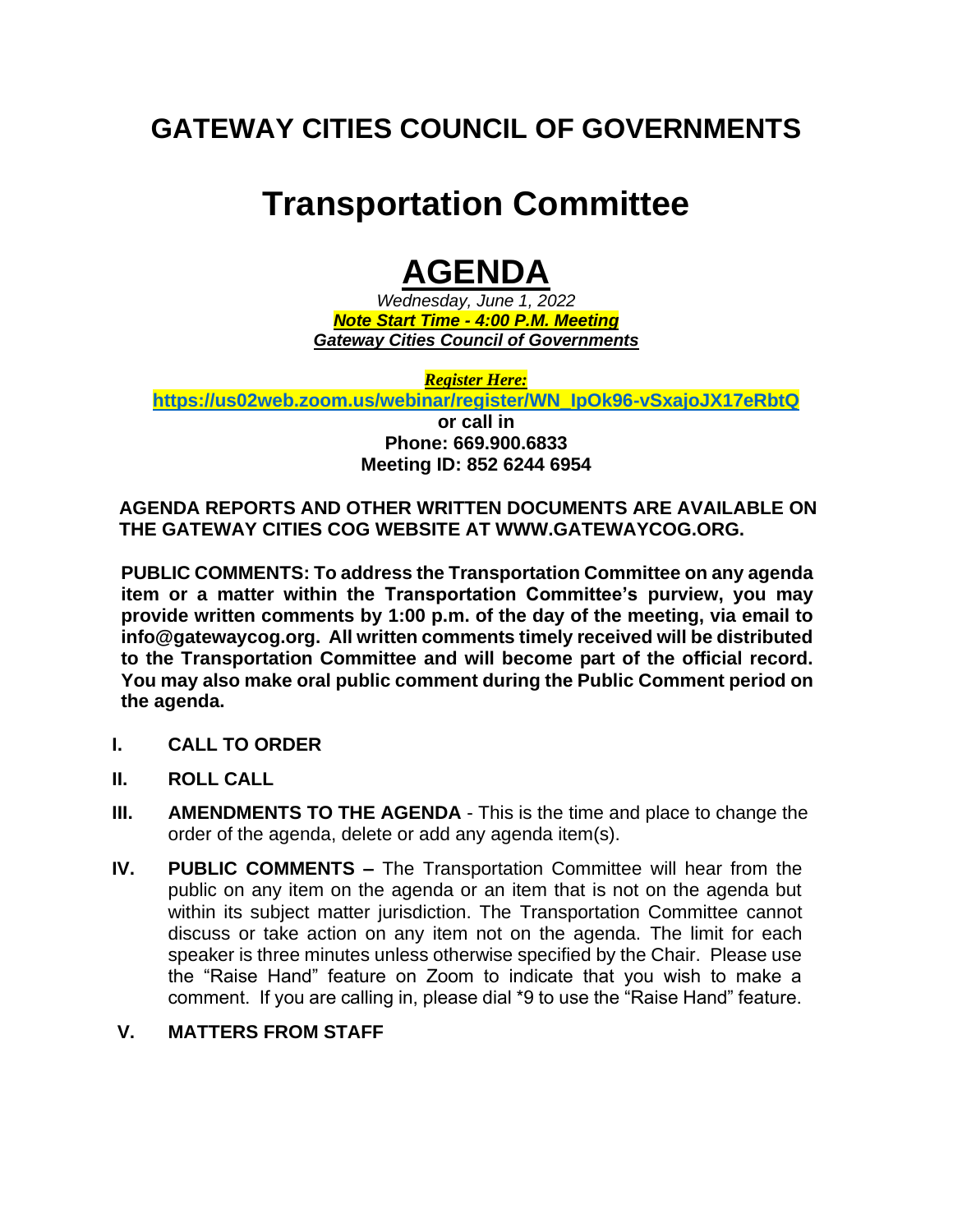- **VI. CONSENT CALENDAR:** All items under the Consent Calendar may be enacted by one motion. Any item may be removed from the Consent Calendar and acted upon separately by the Transportation Committee.
	- A. Deferred to August 3 Minutes of the Transportation Committee Meeting of May 4, 2022

CONSENT CALENDAR ACTION: A MOTION TO APPROVE THE RECOMMENDATIONS FOR CONSENT CALENDAR ITEMS.

#### **VII. REPORTS**

- A. Metro Update, Report by Councilmember Fernando Dutra, Metro Director SUGGESTED ACTION: A MOTION TO RECEIVE AND FILE REPORT. 5 Min.
- B. West Santa Ana Branch Advocacy Plan Update, Report by Councilmember Fernando Dutra, Metro Director SUGGESTED ACTION: A MOTION TO RECEIVE AND FILE REPORT. 5 Min.
- C. Metro Safe Streets Policy, Report by Mark Vallianatos, Executive Officer, Office of Innovation, LA Metro SUGGESTED ACTION: A MOTION TO RECEIVE AND FILE 10 Min.
- D. Metro Crenshaw/LAX Operating Plan, Report by Joseph Forgiarini, Acting Senior Executive Officer, Service Development, LA Metro SUGGESTED ACTION: A MOTION TO RECEIVE AND FILE 10 Min.
- E. Metro Highway Principles by Michael Cano, Interim Executive Officer, Federal/State Policy & Programming and Ernesto Chaves, Interim Sr. Executive Officer, Countywide Planning & Development, LA Metro SUGGESTED ACTION: A MOTION TO RECEIVE AND FILE 10 Min.
- F. Metro Federal and State Legislative/Budget Updates, Report by Raffi Haig Hamparian, Senior Director for Federal Affairs/Government Relations and Michael Turner, Deputy Executive Officer Government Relations, LA Metro SUGGESTED ACTION: A MOTION TO RECEIVE AND FILE 10 Min.
- G. Metro Technical Advisory Committee Update, Report by Ed Norris, Deputy Director of Public Works, Downey SUGGESTED ACTION: A MOTION TO RECEIVE AND FILE REPORT 5 Min.

#### **VIII. MATTERS FROM TRANSPORTATION COMMITTEE MEMBERS**